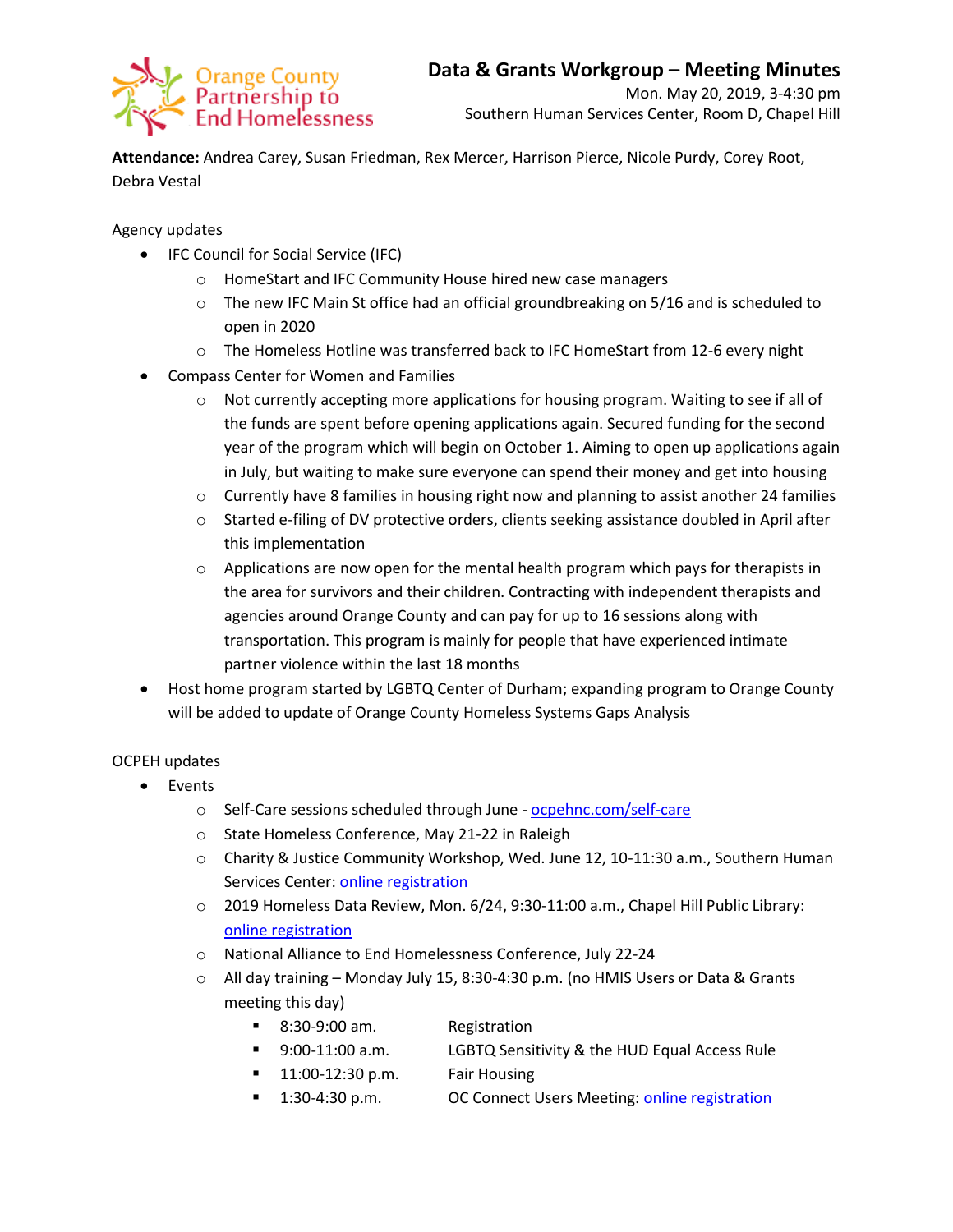

NCCEH Data Center Staff Update

- Nicole Purdy moving but remaining on staff, will start working remotely by the end of June
- Transition to HMIS @ NCCEH system moving forward!
	- o Planning to send out an email by the end of May to give two weeks' notice to service providers about the transition to new system
	- $\circ$  Expecting an end of June launch at latest with downtime on June 7-11. Paper data collection will happen on those days

2019 PIT Update

- OCPEH staff submitted [2019 PIT Count data](https://docs.wixstatic.com/ugd/750b3b_4ae6dfe71f1e462f92e5b4040a5b7cee.pdf) to HUD on April 30. The total numbers this year are 113 households and 131 total people, which is a decrease from 2018, where there were 129 households and 152 people.
- Of 131 people experiencing homelessness, 102 were in Shelter/Transitional Housing at either IFC HomeStart or IFC Community House and 29 people were sleeping unsheltered, down from 39 people sleeping unsheltered in 2018. IFC Permanent Supportive Housing program has housed several people who were formerly living unsheltered, which could help to account for this decrease.
- 78% of the system are adult-only households and 22% are families.
- The number of veterans experiencing homelessness is relatively stable over the years. The veterans group has been revamped to better assist this population
- There is an uptick in folks experiencing chronic homelessness, but still a 37% decrease in chronic homelessness since 2010.

|                |  |              | 2014 2015 2016 2017 2018 2019 |    |    |
|----------------|--|--------------|-------------------------------|----|----|
| <b>AVERAGE</b> |  |              | 28.5 43 37.3 52.6 33 32       |    |    |
| <b>HIGH</b>    |  |              | 41 59 52 73                   | 47 | 43 |
| LOW            |  | 17.1 30 26.1 | - 34                          | 19 | 21 |

• It was cold the night of the 2019 PIT count, staff heard of several people who normally sleep unsheltered who were inside that night. The actual temperature does not tell this story, but the media hype about the cold weather on the PIT Count night seems to affect the unsheltered count.

 OCPEH staff feel confident that the PIT count numbers accurately represent the number of people experiencing homelessness on the night of January 30, 2109, but less confident that this is an accurate number of people experiencing homelessness on any given night. Count methodology continues to improve each year. For the first time in 2019, OCPEH staff deduplicated the unsheltered count with the entire sheltered count, not just the cold weather cots.

## **TEMPERATURES ON THE DAY OF COUNT (F)**